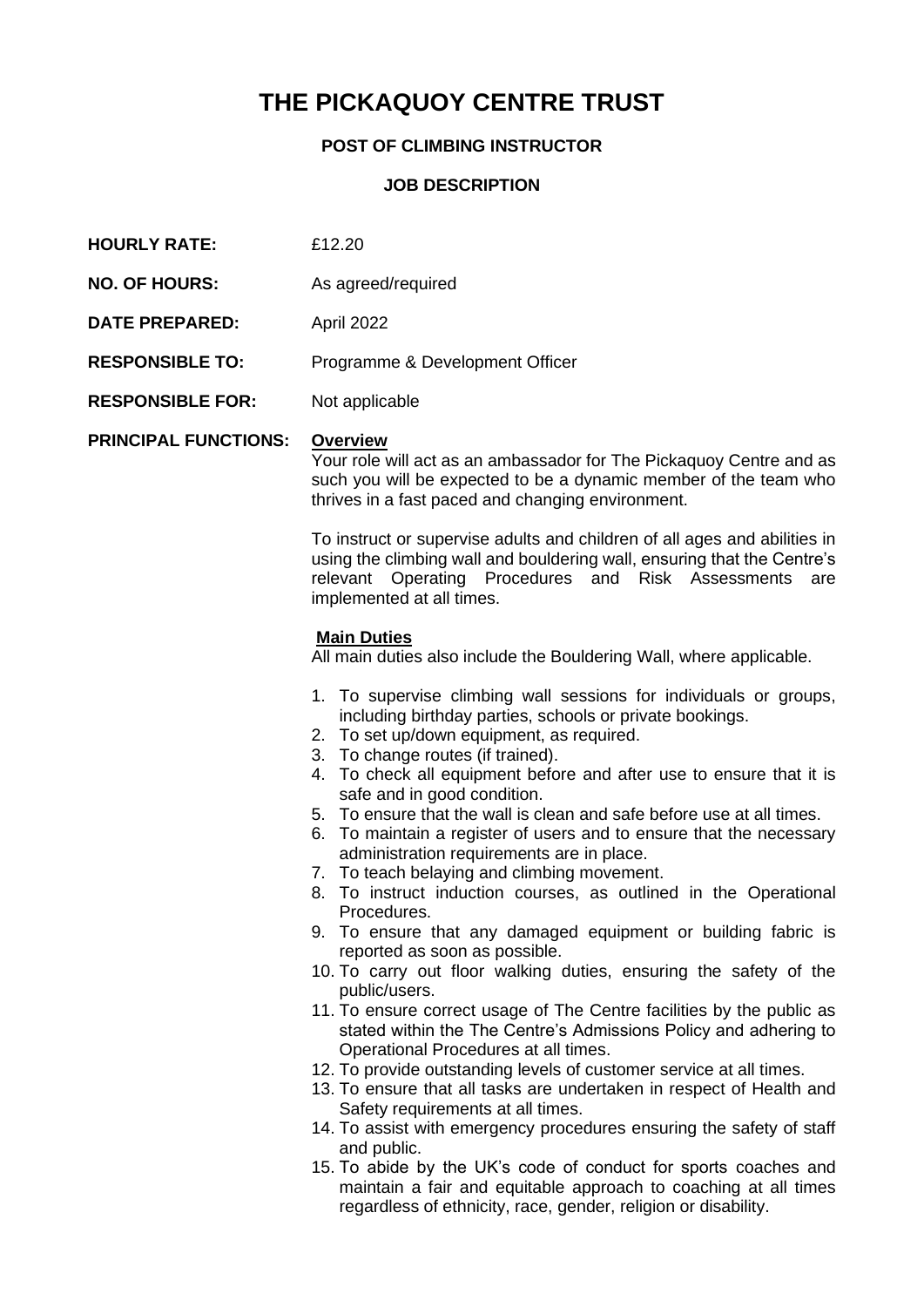- 16. To assist in the continuous improvement programme as measured by the quality improvement scheme.
- 17. To be meticulous in your personal presentation.
- 18. To be willing to undertake continuous professional development as required by the management team.
- 19. To undertake any other duties as the management team may require.
- 20. The postholder may be required to work at other sites operated by The Pickaquoy Centre Trust.